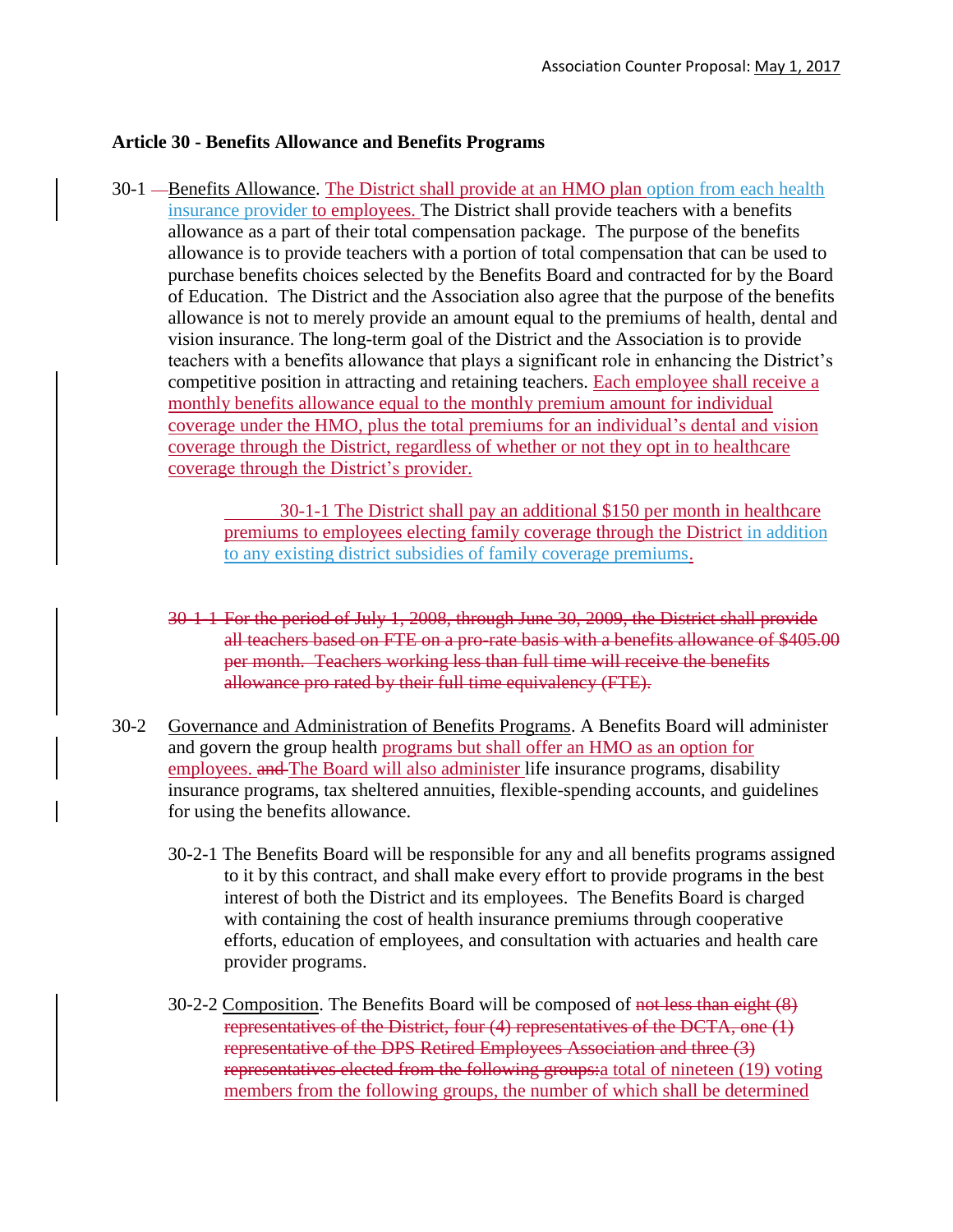proportionally based upon the number of employees each group represents. Each group shall have the following number of votes:

- Denver Classroom Teachers Association (4 votes)
- Denver Association of Educational Office Professionals (1 vote)
- Communication Workers of America (1 vote)
- Denver Federation of Paraprofessionals (2 votes)
- DPS Food Services Association Denver Federation Paraprofessionals and Nutrition Service Employees (1 vote)
- Facility Managers Association (1 vote)
- Amalgamated Transit Union, Local 1563 (1 vote)
- Vocational Teachers Federation of Denver, Local 203 (1 vote)
- DPS Association of Building and Grounds Personnel (1 vote)
- **•** Denver Association of School Administrators (1 vote)
- Colorado Federation of School Safety Professionals (1 vote)
- District Representatives (4 votes)

Any of the groups identified above who do not have an elected, voting representative on the Benefits Board may designate an ex officio, non-voting member, who shall be entitled to participate in all meetings of the Benefits Board.

- 30-2-3 Operating Rules. The Benefits Board shall jointly adopt rules pertaining to their operation. Such rules shall be a matter of public record and shall not conflict with this Agreement in any way. Any rules made prior to the effective date of this Agreement shall be null and void.
	- 30-2-3-1 The Benefits Board shall develop procedures for election and recall of its members. Individuals elected to this position shall serve a three-year term. Elections should take place in December.
	- $30-2-3-2$  Quorum. Not less than eight  $(810)$  representatives, four  $(4)$  five  $(5)$ representing DPS and  $f_{\text{out}}(4f_{\text{live}}(5))$  representing the employees, shall constitute a quorum for the conduct of business. Notification shall be given to all members of the Benefits Board of the dates, times, and places of its meetings at least two (2) weeks in advance.
	- 30-2-3-3 Consensus. At each meeting where decisions must be made by the Benefits Board, an attempt shall be made to achieve consensus of all voting and non-voting members. Only if consensus cannot be achieved shall a vote of the voting members be conducted. Each member will exercise one (1) vote. A majority (50 percent  $+ 1$ )